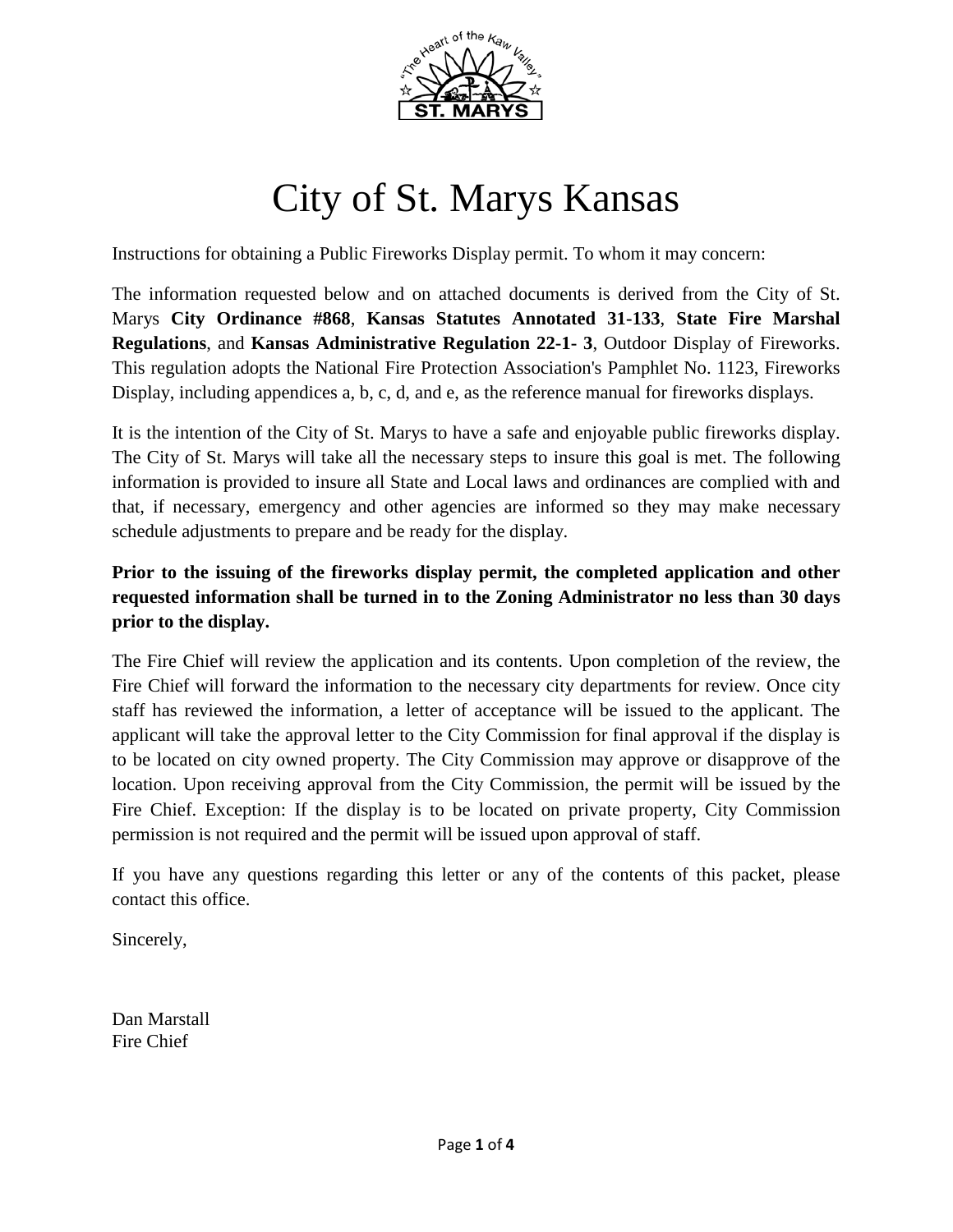## Required Permit Information

|                                                                                   | Number of aerial fireworks:                                                                                                                                                                                                   |  |  |  |  |  |  |  |
|-----------------------------------------------------------------------------------|-------------------------------------------------------------------------------------------------------------------------------------------------------------------------------------------------------------------------------|--|--|--|--|--|--|--|
|                                                                                   |                                                                                                                                                                                                                               |  |  |  |  |  |  |  |
| List the number/diameter/and size of the aerial fireworks: ______________________ |                                                                                                                                                                                                                               |  |  |  |  |  |  |  |
|                                                                                   |                                                                                                                                                                                                                               |  |  |  |  |  |  |  |
|                                                                                   |                                                                                                                                                                                                                               |  |  |  |  |  |  |  |
|                                                                                   |                                                                                                                                                                                                                               |  |  |  |  |  |  |  |
|                                                                                   |                                                                                                                                                                                                                               |  |  |  |  |  |  |  |
|                                                                                   |                                                                                                                                                                                                                               |  |  |  |  |  |  |  |
|                                                                                   |                                                                                                                                                                                                                               |  |  |  |  |  |  |  |
| Name of Contact Person:                                                           |                                                                                                                                                                                                                               |  |  |  |  |  |  |  |
|                                                                                   |                                                                                                                                                                                                                               |  |  |  |  |  |  |  |
|                                                                                   | Phone:                                                                                                                                                                                                                        |  |  |  |  |  |  |  |
|                                                                                   | Policy Amount:                                                                                                                                                                                                                |  |  |  |  |  |  |  |
|                                                                                   |                                                                                                                                                                                                                               |  |  |  |  |  |  |  |
|                                                                                   |                                                                                                                                                                                                                               |  |  |  |  |  |  |  |
|                                                                                   |                                                                                                                                                                                                                               |  |  |  |  |  |  |  |
| Contact's Number:                                                                 |                                                                                                                                                                                                                               |  |  |  |  |  |  |  |
|                                                                                   |                                                                                                                                                                                                                               |  |  |  |  |  |  |  |
| Phone Number:                                                                     | Cell: Celling and Celling and Celling and Celling and Celling and Celling and Celling and Celling and Celling and Celling and Celling and Celling and Celling and Celling and Celling and Celling and Celling and Celling and |  |  |  |  |  |  |  |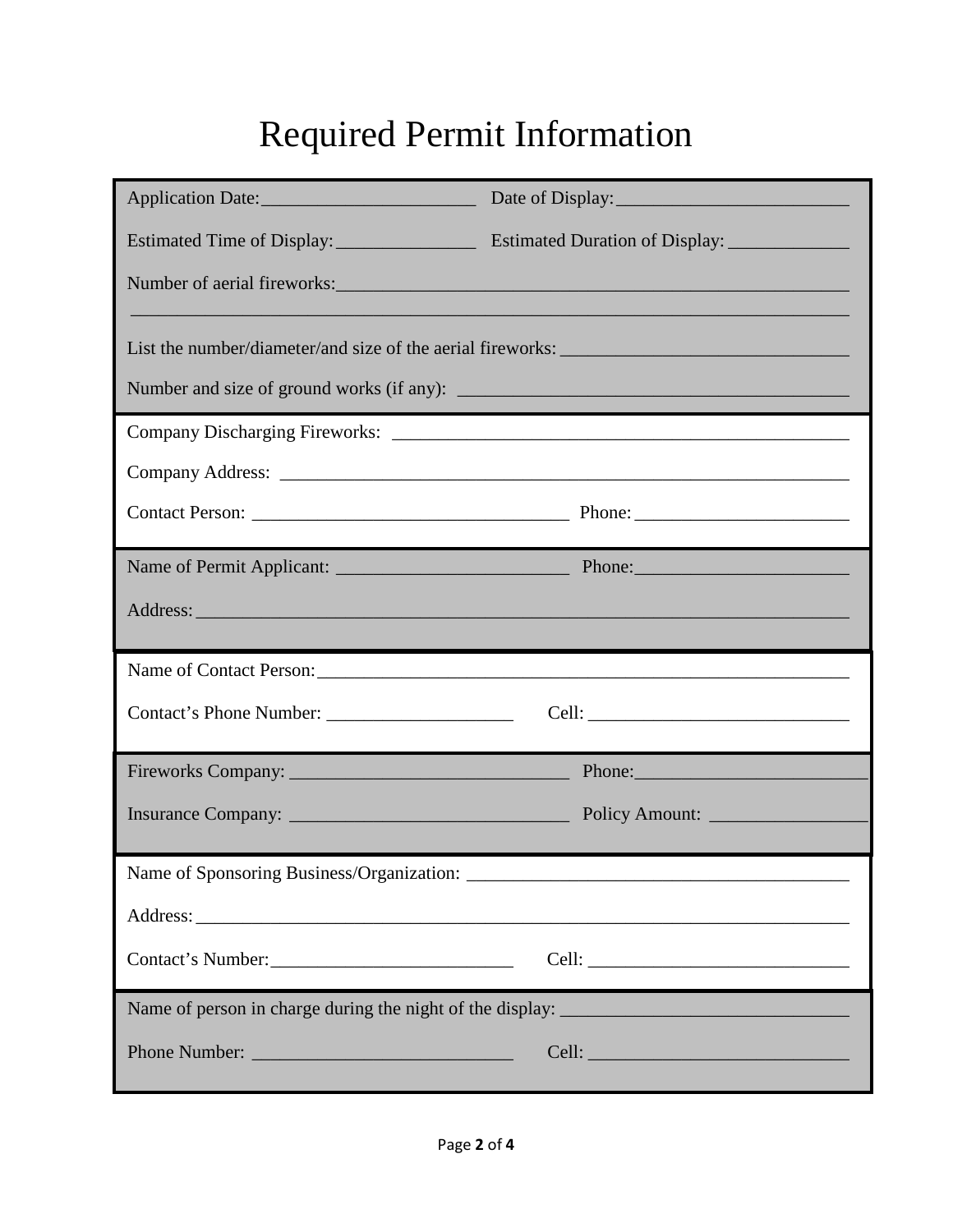The following is a checklist of items required to be submitted with the completed application. This checklist is derived from the requirements of NFPA 1123.

- Set up an appointment with city staff to inform staff, of the intended display and to facilitate joint cooperation and the involvement of the various city departments.
- Provide site map (see attached, example) of discharge area showing display layout to include any buildings, trees, streets, power lines, or other obstructions and indicate the use of the property within 300 feet of the discharge area.
- Site map shall be drawn to an acceptable scale, i.e.  $1/4" = 1$  foot.
- Site map shall show the layout of all items placed inside the fenced area, to include all fireworks, lighting facilities (for fireworks), fire extinguishers, etc.
- Site map shall show the required fence placement to protect the discharge area from unauthorized entry.
- Indicate how perimeter fence will be monitored (policed) to keep persons out of the firing area.
- Provide copy of all operators "Kansas commercial fireworks operations license" for all "operators" working the display.
- Provide a list of names and ages of any and all other company employees or company volunteers involved in the display operations, to include anyone within the fenced area and others outside the fenced area.
- Provide a copy of the insurance cover letter showing required public liability insurance protection. Any insurance cover letter showing a deductible on the policy shall have as an attachment to the policy, a notarized statement from the procurer of the insurance policy, indicating the procurer will provide coverage for the deductibles listed on the policy through the procurer's company.
- The contractor will be responsible for the set-up, tear down and cleanup of the immediate firing area.
- It is the responsibility of the contractor to coordinate with the various city entities of the city for necessary city assistance, i.e. Police Chief for event security, Fire Chief for Fire Department stand-by, and Director of EMS for emergency medical responses, street department for street or area blockades and other necessary contacts.